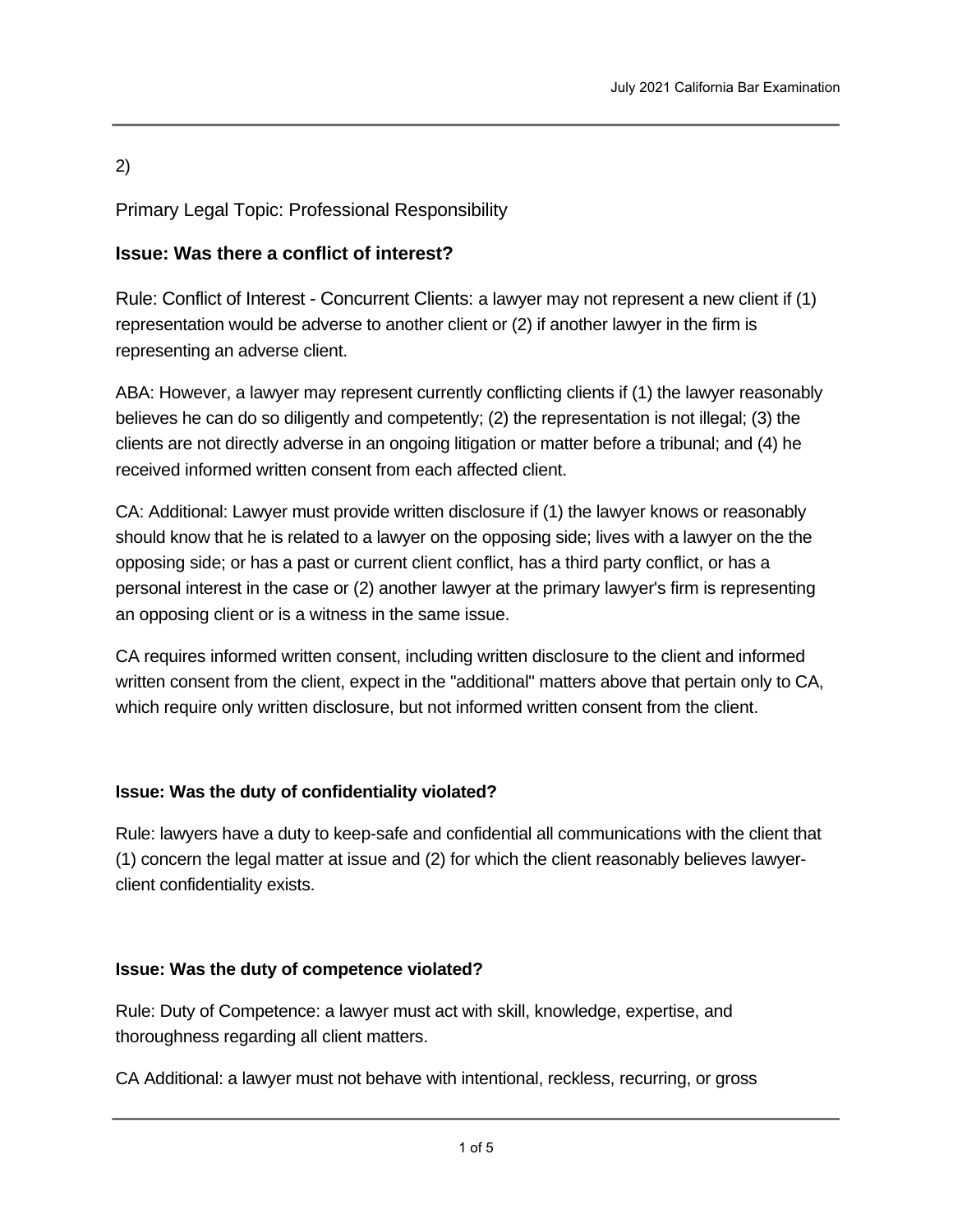negligence with regard to client matters.

#### **Issue: Was the duty to communicate violated?**

Rule: Duty to Communicate: a lawyer has a duty to communicate regularly with the client, including any material updates the case (ABA + CA).

#### **Issue: Was the duty of diligence violated?**

Rule: Duty of Diligence: a lawyer has a duty to be diligent and prompt in his work for the client  $(ABA + CA)$ .

CA: Additional: a lawyer must not act with intentional, reckless, recurring, or gross negligence with regard to client matters.

#### **Issue: Was the duty of loyalty violated?**

Rule: Duty of Loyalty: a lawyer must not usurp the client and must do things directly adverse to the client's interests (ABA + CA).

#### **Issue: Was there a duty to withdraw?**

Withdrawal: a lawyer **may** withdraw if the lawyer can no longer effectively represent the client.

### **1. What ethical violations has Laura committed?**

Lawyer Laura has committed numerous ethical violations. The rules are stated above.

a. Duty of Confidentiality

Lawyers Laura and Alex technically run independent law practices: they have separate letterhead, business cards, and telephone numbers. While their practices are separate by all outward facing indicators, they work in the same office, have the same secretary (Sam, Laura's son), and use the same printing and other office resources. While they are not

 $\rho$  are constructed from sharing certain office resources, they are obligated to take appropriate  $\sigma$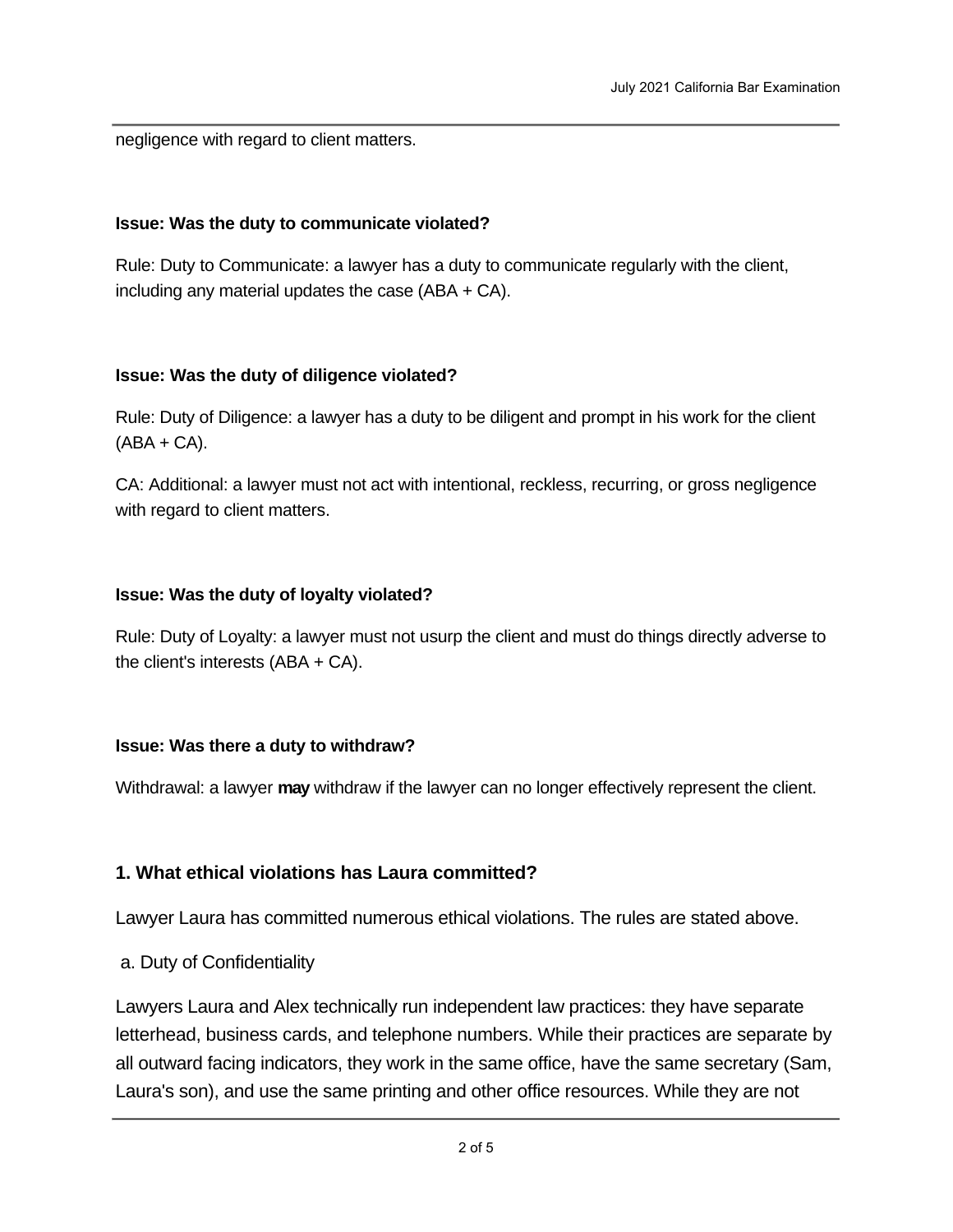precluded from sharing certain office resources, they are obligated to take appropriate measures to safe-keep and keep confidential all client matters. Laura violated this duty by sharing a secretary with Alex.

Here, Laura likely violated her duty of confidentiality in several ways:

(i) Sam as Secretary: While some office resources can be shared, Laura and Alex likely (although not definitively) violated their duty of confidentiality by sharing a secretary who was presumably privy to both of their client confidences. If, in fact, Sam performed strictly office management duties and did not engage in any client matters, then he might be an appropriate shared resource. But, the fact that Sam was responsible for printing client matters for both Laura and Alex (as evidenced by the fact that Sam left a confidential client document of Alex's in the printer) suggests that Sam was likely privy to client matters. If Sam *is* to be a shared resource, there need to be clearly delineated parameters around his work for Laura and Alex, and ways of keeping their client matters separate, safe, and confidential. There is no indication that any such steps were taken by Laura.

(ii) Laura Read Alex's Confidential Document: Laura violated her duty of confidentiality when she intentionally read a document, left in the printer by Sam, that was expressly addressed to Alex. Lawyers have a duty to stop reading a document as soon as the lawyer has (1) reason to believe he mistakenly received/has access to the document that (2) believes the document might be confidential. The document left in the printer was expressly addressed to Alex. That alone should have been sufficient reason for Laura not to take/touch the document, to alert Alex and Sam that the document had been left in the printer, and most importantly, *not to read the document*. Laura violated the duty of confidentiality by reading a document she had reason to believe was confidential and for Alex, only. She also violated the duty by then failing to alert Alex that she had seen/read the document.

# b. Conflict of Interest -- Concurrent Clients.

See rule above. Technically, Laura and Alex run independent law firms. So, Laura's representation of Wendy and Alex's representation of Henry should not create a concurrent client conflict of interest. However, a concurrent client conflict of interest was created when Laura became aware that Alex was representing Henry in a matter that directly affects Laura's representation of Wendy.

Under the ABA, Laura may still represent Wendy, even after being made aware of the conflict, if

she (1) reasonably believes she can competently represent  $\mathcal{L}_{\mathcal{A}}$  the adversion  $\mathcal{L}_{\mathcal{A}}$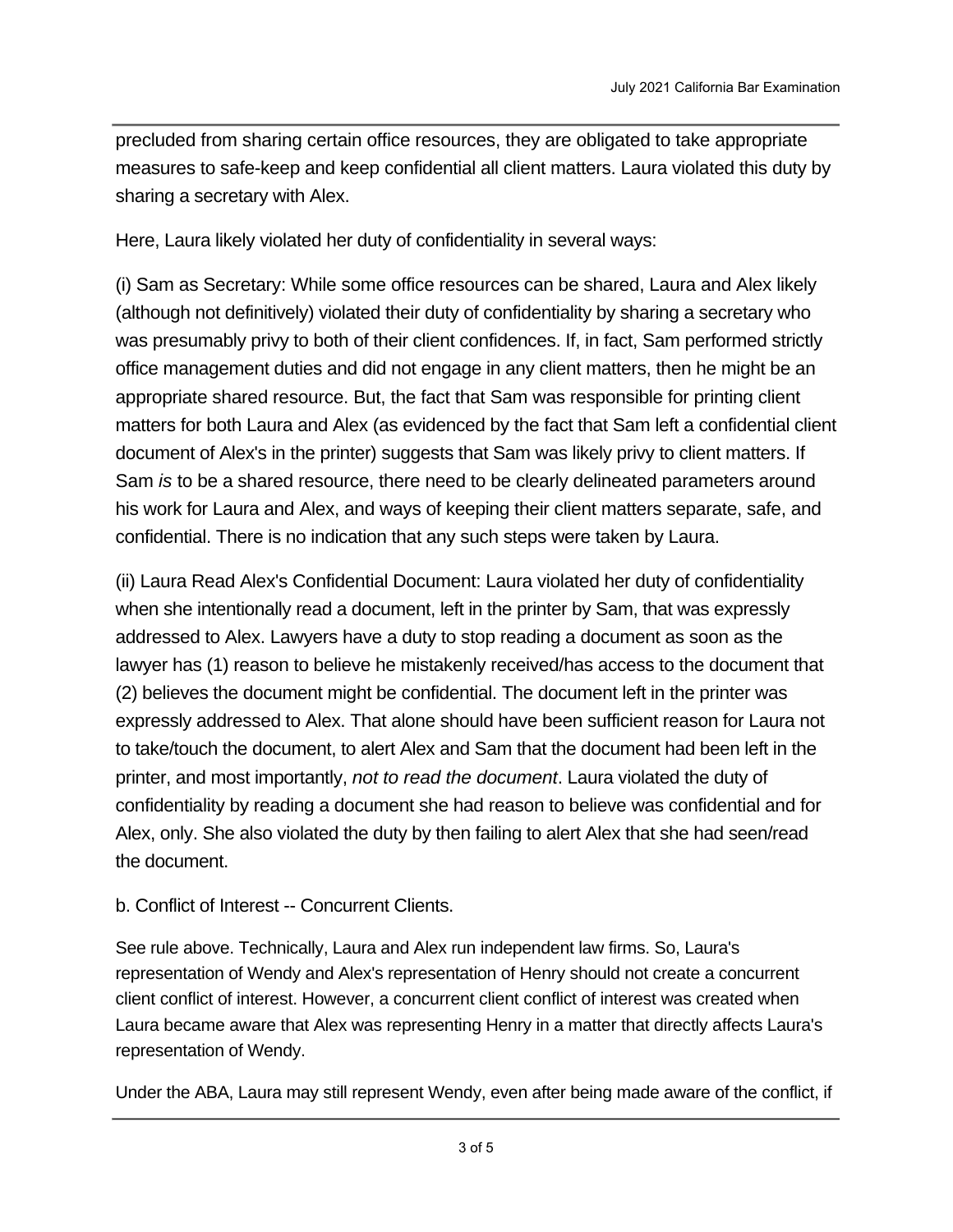she (1) reasonably believes she can competently represent Wendy, (2) the adversity is not illegal, and (3) the clients were not directly adverse to one another in ongoing litigation, then representation would be be allowed with written informed consent of the client. Here, Laura is representing Wendy in her child support request against Henry. Alex is managing Henry's taxes and a new house deed, which directly speak to Henry's personal assets, and personal assets are directly at issue in Wendy's child support claim. Under both ABA and CA law, there is some dispute as to whether Laura should have known that Alex was representing Henry. Because Laura and Alex run separate firms, they are required to keep their client matters confidential. But, because they share an office, secretary, and resources, they also have a duty to disclose the conflict (orally under the ABA and in writing under CA). Under CA, a concurrent client conflict of interest would require Laura to disclose the conflict in writing to Wendy, which she did not do, and seek written informed consent from Wendy, which she also did not do.

## c. Duty of Competence.

See rule above. Laura violated her duty of competence when she failed to represent Wendy to the full extent of her skill, expertise, and knowledge. Because Laura did not want to get her son, Sam, in trouble, she did not represent Wendy to the full extent of her knowledge. This is a violation of her duty of competence to Wendy.

# d. Duty of Communication.

See rule above. Laura had a duty to notify Alex when she read the confidential document concerning Henry's property deed. She violated this duty. Laura also had a duty to communicate material updates to the case with Wendy. She violated this duty by not telling Wendy that she had read a document re: Henry's property deed. Even though her duty to Alex would have prevented her from discussing the content of the document with Wendy, Laura still had a duty to notify Wendy that new, material information was obtain.

### e. Duty to Withdraw

See rule above. Under both the ABA and CA, Laura had a duty to withdraw when it became clear that she could no longer provide her client with competent representation. Because the litigation was already underway, she would have required permission from the court, but should have sought that permission, which she did not.